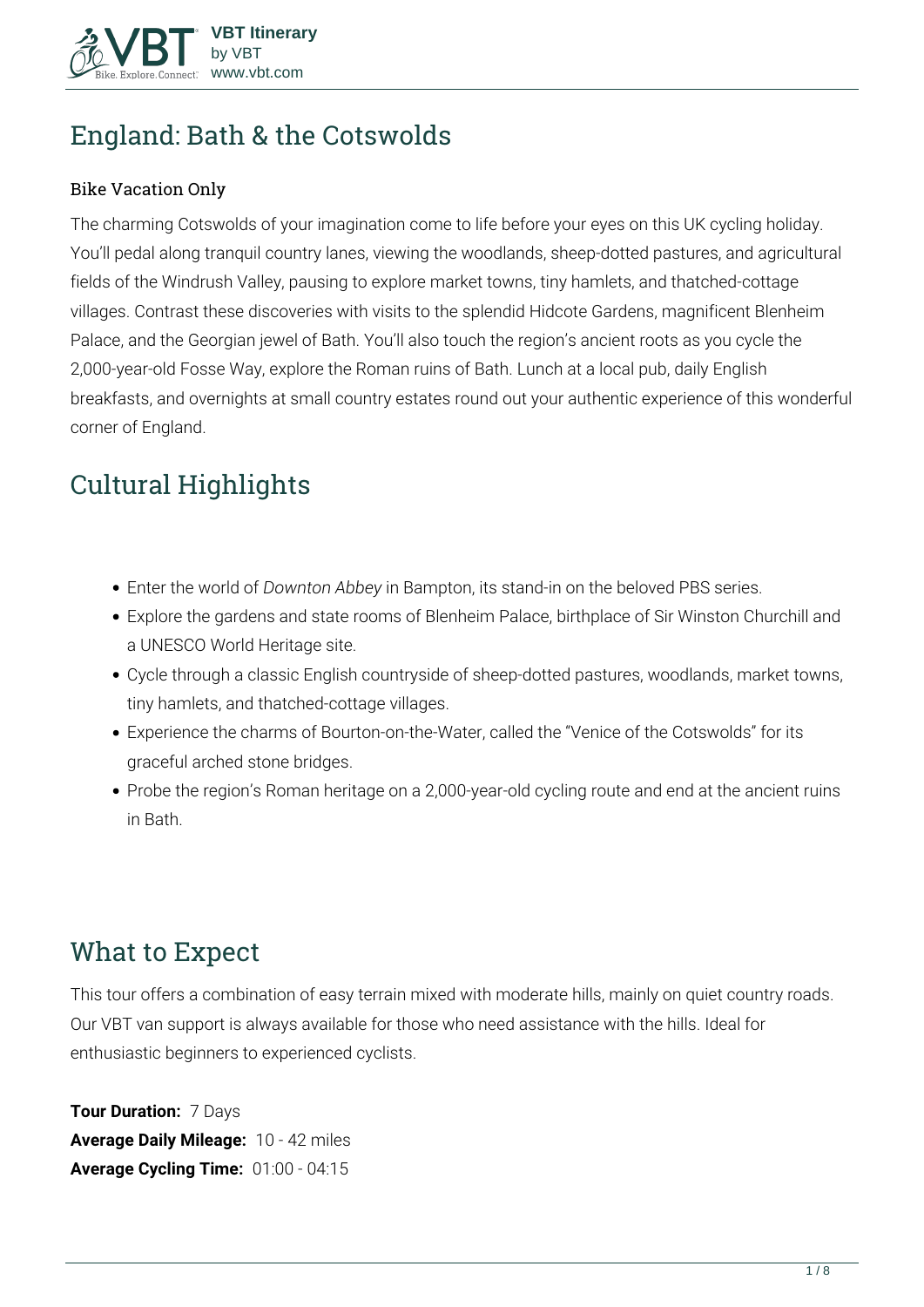

**Group size:** 20 max

# **Climate Information**

**Average High/Low Temperature (°F)** May 61º/46º, Jun 64º/52º, Jul 68º/55º, Aug 68º/55º, Sep 63º/52º, Oct 55º/46º **Average Rainfall (in.)** May 0, Jun 0, Jul 0, Aug 0, Sep 0.9, Oct 0

# **DAY 1: Oxford / VBT Bicycling Vacation begins / Burford**

Meet your fellow travelers and VBT trip leaders at 1:00 p.m. in the lobby of the Oxford Hotel (Abingdon Road, Oxford OX1 4PS, Tel +44 1865 324 324). You will have a chance to change into your biking gear in the hotel's public restrooms. Please note: Plan to eat lunch or a snack on your own beforehand, as the next scheduled meal is dinner.

If your arrival is delayed, please contact our hotel in Oxford to advise staff, and they will pass your message along to your VBT trip leaders. VBT highly recommends flying to England at least one day before the tour begins. This allows you to rest and recover from jet lag before you begin sightseeing and biking.

**Today's Ride Choices**

**Afternoon** Bampton to Burford — 19 km (12 miles)

**What to Expect:** Cycle along mainly flat quiet country lanes, with a gradual incline into Burford.

**Cumulative Distance Range:** 19 km (12 miles)

#### **Included Meals:** Dinner

## **DAY 2: Windrush Valley/Blenheim Palace**

Cycle the breathtaking Windrush Valley today, crossing the river and traversing the rolling hills of the Cotswolds. Ride through the sylvan Wychwood Forest to the village of Leafield and the charming market town of Charlbury. The centerpiece of the day is your visit to Blenheim Palace, birthplace of Sir Winston Churchill and a UNESCO World Heritage site. The 2,000-acre estate features beautifully manicured grounds laid out by one of England's—and history's—great landscape designers, Capability Brown. All pathways lead to the resplendent palace, where you have free time for lunch and an included visit of the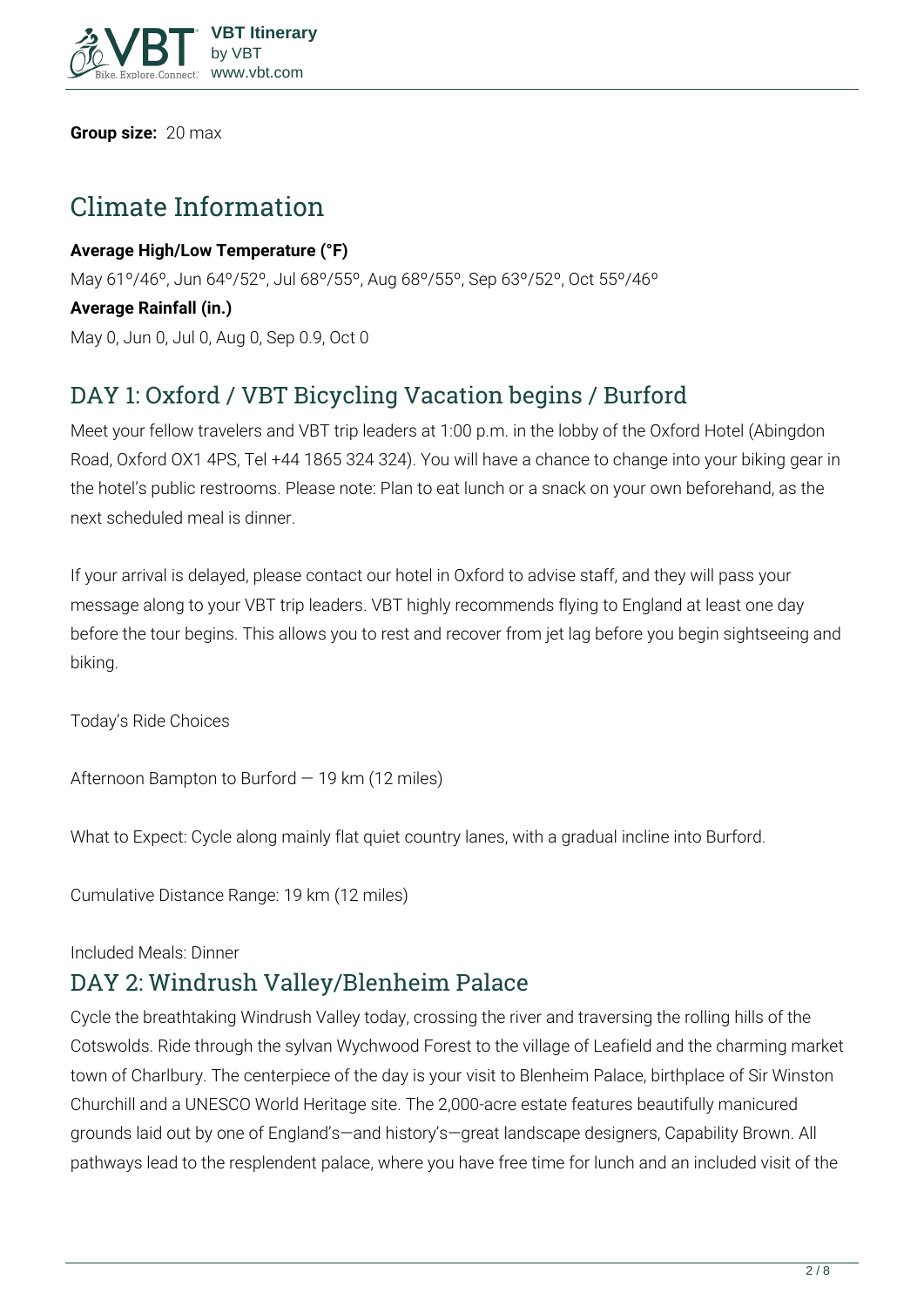

state rooms and the Churchill exhibition. You may also enjoy a leisurely stroll around the grounds. After a rewarding visit, ride or shuttle back to Burford.

Dinner is on your own tonight. Burford has several options for a fine meal.

#### **Today's Ride Choices**

**Morning** Burford to Charlbury — 16 km (10 miles) | Burford to Blenheim Palace — 34 km (21 miles)

**Afternoon** Blenheim Palace to Burford — 32 km (20 miles)

**What to Expect:** Today's route is more undulating than yesterday's but again follows quiet country lanes. As you cycle the picturesque Windrush Valley, enjoy views of dry-stone walls, pastures, and agricultural fields along the roadside. Pass the great woodlands of Wychwood Forest before coasting into the small market town of Charlbury. Continue on to the breathtaking Blenheim Palace, the mid-point of the day, and enjoy the impeccably designed landscape as you explore the grounds and estate rooms. The afternoon route departs Blenheim and traces lovely country lanes to the thatched-cottage village of Minster Lovell. Continue along the Windrush Valley back into Burford.

**Cumulative Distance Range:** 16 – 67 km (10 - 41 miles)

#### **Included Meals:** Breakfast

### **DAY 3: Bourton-on-the-Water / Lower Slaughter**

More of the stunning Windrush Valley unfolds before you today, a picture-perfect canvas of the Cotswolds. By day's end, you will understand why our trip leaders call this peaceful region "happy valley." The Windrush was named for the way its namesake river winds through the rushes, or the tall grasses along the waterway's banks. Enjoy a spin through the historic Sherborne Estate, part of England's only remaining 17th-century deer course, created for sport by one John "Crump" Dutton.

Your route continues to one of the Cotswolds' treasures: Bourton-on-the-Water. This quaint village is sometimes called the "Venice of the Cotswolds" for the graceful arched stone bridges that cross the River Windrush in town. There'll be time to explore its many charms and have lunch on your own or even seek out a famous cream tea.

Later, cycle to the old mill town, Lower Slaughter. The handsome sandstone manor houses and churches recall a stately era of lords and ladies. It is pure pleasure to take a slow pedal through these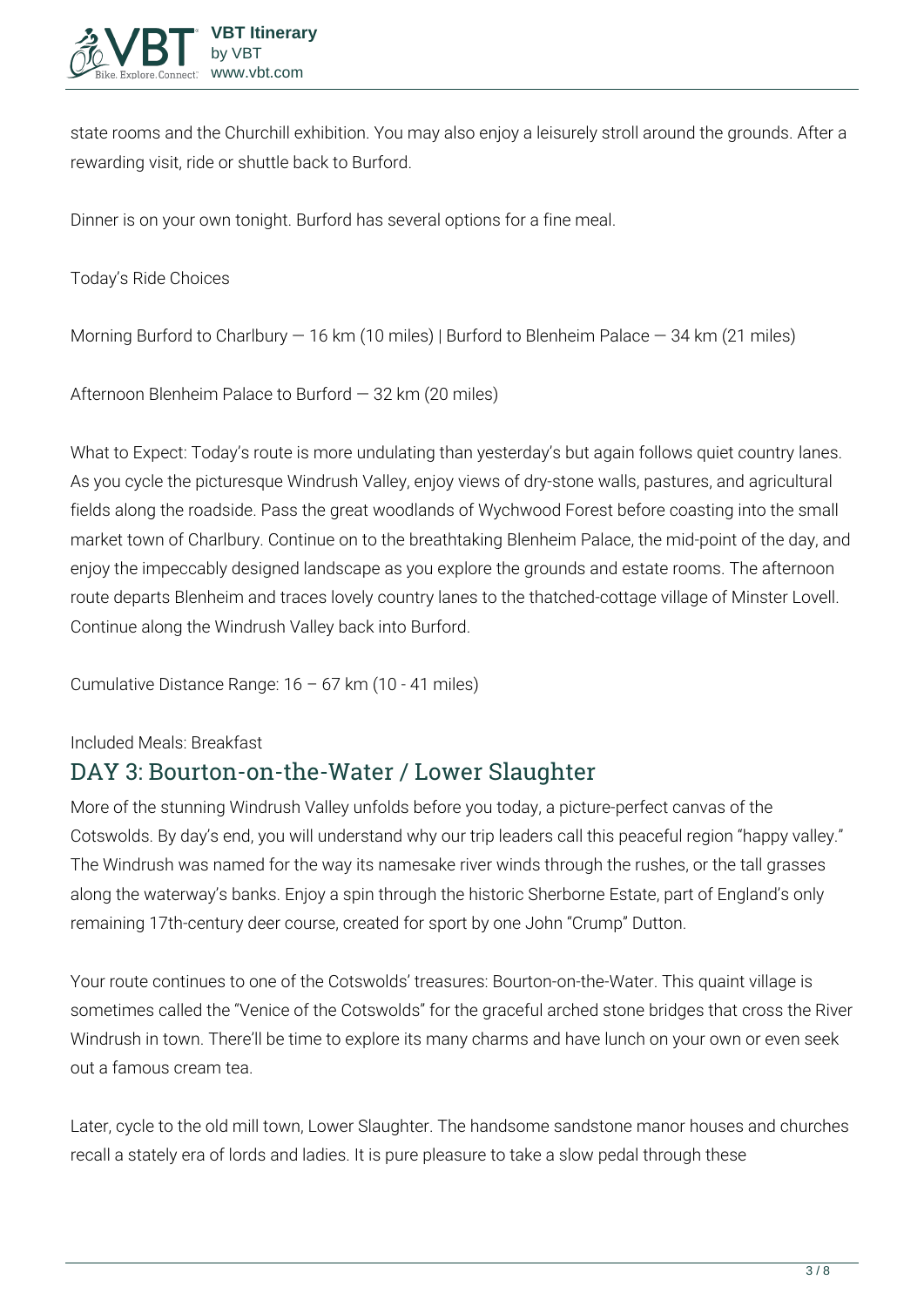

quintessential English villages. After time here, you may shuttle to your next hotel in Moreton-on-Marsh, or enjoy a longer riding day through more beautiful countryside, where you may visit the renowned Daylesford Organic, one of the UK's most sustainable organic working farms. This evening, share your discoveries with fellow travelers over dinner at the hotel.

**Today's Ride Choices**

**Morning** Burford to Bourton-on-the-Water — 27 km (17 miles)

**Afternoon** Bourton-on-the-Water to Moreton-in-Marsh — 27 km (17 miles)

**What to Expect:** The route begins along the Windrush Valley, passing through the small hamlets of Little Barrington and Windrush. The day's main hill climb leads up to Clapton-on-the-Hill. Then it's a lovely downhill coast to Bourton-on-the-Water. Park your bike and enjoy a stroll around this pretty town with its many bridges and shops. Continue along more rolling countryside into the scenic village of Lower Slaughter. The day's longer option leads to the hamlets of Lower Swell and Upper Swell through pastures dotted with sheep.

**Cumulative Distance Range:** 27 – 56 km (17 - 35 miles)

**Included Meals:** Breakfast, Dinner

# **DAY 4: Chipping Campden / Hidcote Gardens / Broadway Tower**

After breakfast, set out into the magnificent hedge- and tree-lined country lanes of the North Cotswolds. Gentle hills surround you as you make your way to the small market town of Chipping Campden, home to the Cotswold "Olimpicks" and honey-hued limestone buildings. Browse its Market Hall and central High Street before continuing your ride to the American-inspired Hidcote Gardens, one of England's most influential Arts and Crafts gardens. Its colorful and intricately designed outdoor "rooms" are full of surprises.

After, you may ride or shuttle up to Broadway Tower, where, on a clear day, you will be rewarded with extensive views of the surrounding countryside. Lady Coventry of Worcester had this Gothic folly built at 1,204 feet (367 meters) above sea level strictly for her pleasure. The views take in 16 counties and stretch all the way to Wales on a clear day.

Inspired by this beguiling canvas, you continue your ride through the lavender fields at Snowshill and on to the tiny hamlet of Kineton for lunch at a local pub. Formerly owned by Corpus Christi College, The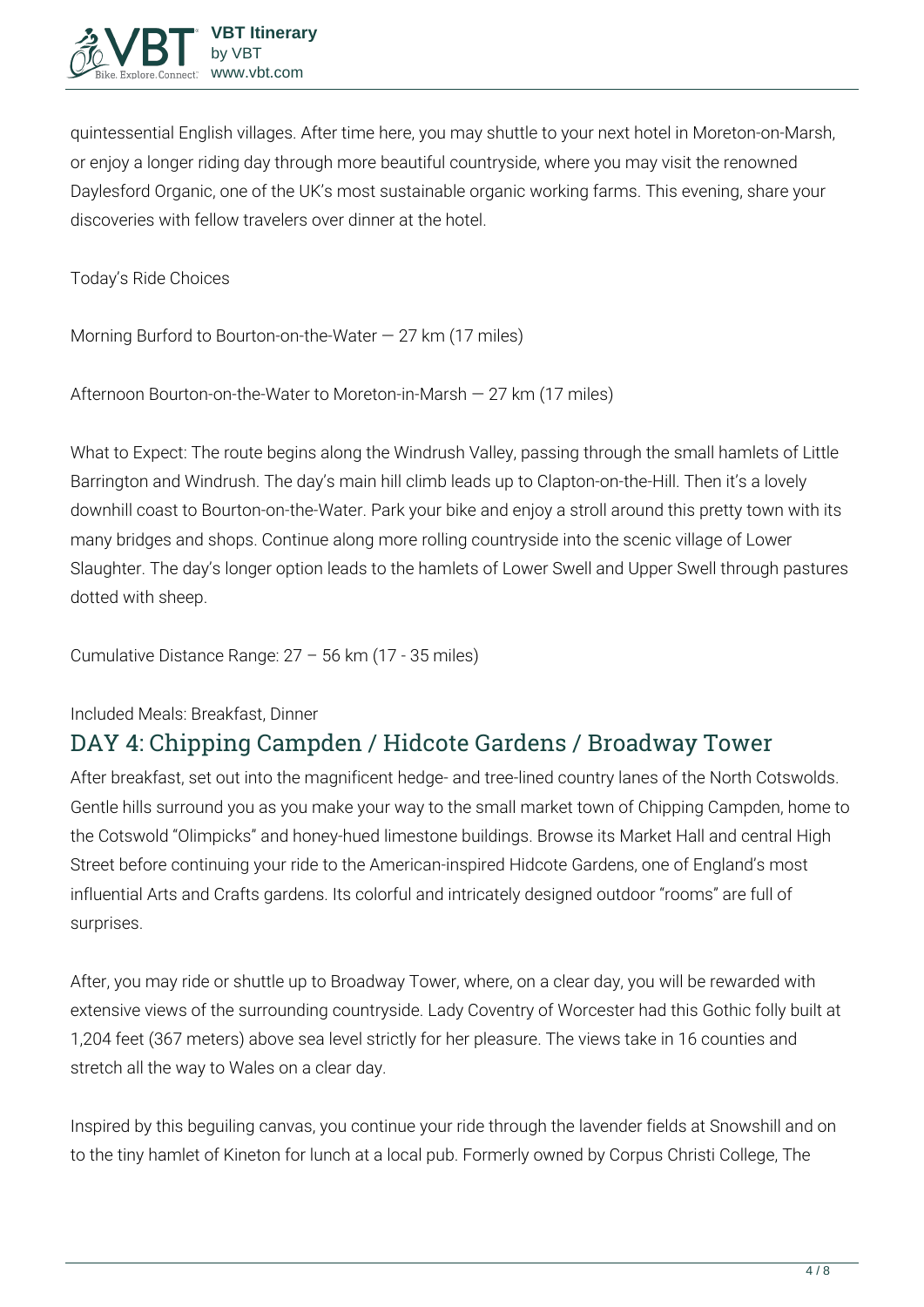

Halfway Inn creates the best homemade burgers in the Cotswolds and is well known for its great atmosphere and variety of pub dogs. After lunch, you may ride or shuttle back to the hotel.

This evening is free for you to explore Moreton-in-Marsh and try one of its restaurants.

**Today's Ride Choices**

**Morning** Moreton-in-Marsh to Hidcote Gardens — 19 km (12 miles) | Moreton-in-Marsh to Kineton — 41 km (26 miles)

**Afternoon** Kineton to Moreton-in-Marsh — 22 km (14 miles)

**What to Expect:** The first section of today's ride is slightly undulating along lovely tree- and hedge-lined country lanes, passing through pretty hamlets. Stop in Chipping Campden to explore ancient High Street and the Market Hall. You pass over the railway line on the outskirts of Chipping Campden, then cycle uphill towards Hidcote Gardens. Park your bike by the entrance and enjoy a visit. You can shuttle or cycle to Broadway Tower; the ride is 5.5 miles (8.9 km) with a long steady uphill climb. After you take in the 360-degree views, the route leads through beautiful countryside down a long, steady hill to the tiny village of Kineton, where a well-deserved pub lunch awaits. From here, either shuttle or ride through undulating country lanes back to the hotel.

**Cumulative Distance Range:** 19 – 64 km (12 - 40 miles)

**Included Meals:** Breakfast, Lunch

## **DAY 5: Cycle through the Southern Cotswolds to Bath**

Shuttle this morning for about an hour through the stunning English countryside to the small hamlet of Westonbirt. From here, you cycle along the Fosse Way, a 2,000-year-old Roman route linking Exeter and Lincoln. Remarkable for ancient engineering, the road never veers more than six miles (10 km) from a straight line for its full distance of 182 miles (293 km). You, however, will ride just a fraction of this historic pathway, eventually leaving it to follow a road into the heart of Bath, the elegant Georgian jewel of England. You approach the city via the 200-year old Kennet and Avon Canal, lined with beautifully painted narrow boats.

Rendezvous with your trip leaders at the Holburne Museum. The rest of the day is free to enjoy lunch and the many sights of this beautiful city, including the unmissable Roman Baths, the Royal Crescent, the King's Circus, Jane Austen's House, and Bath Abbey. Bath also boasts many boutique shops and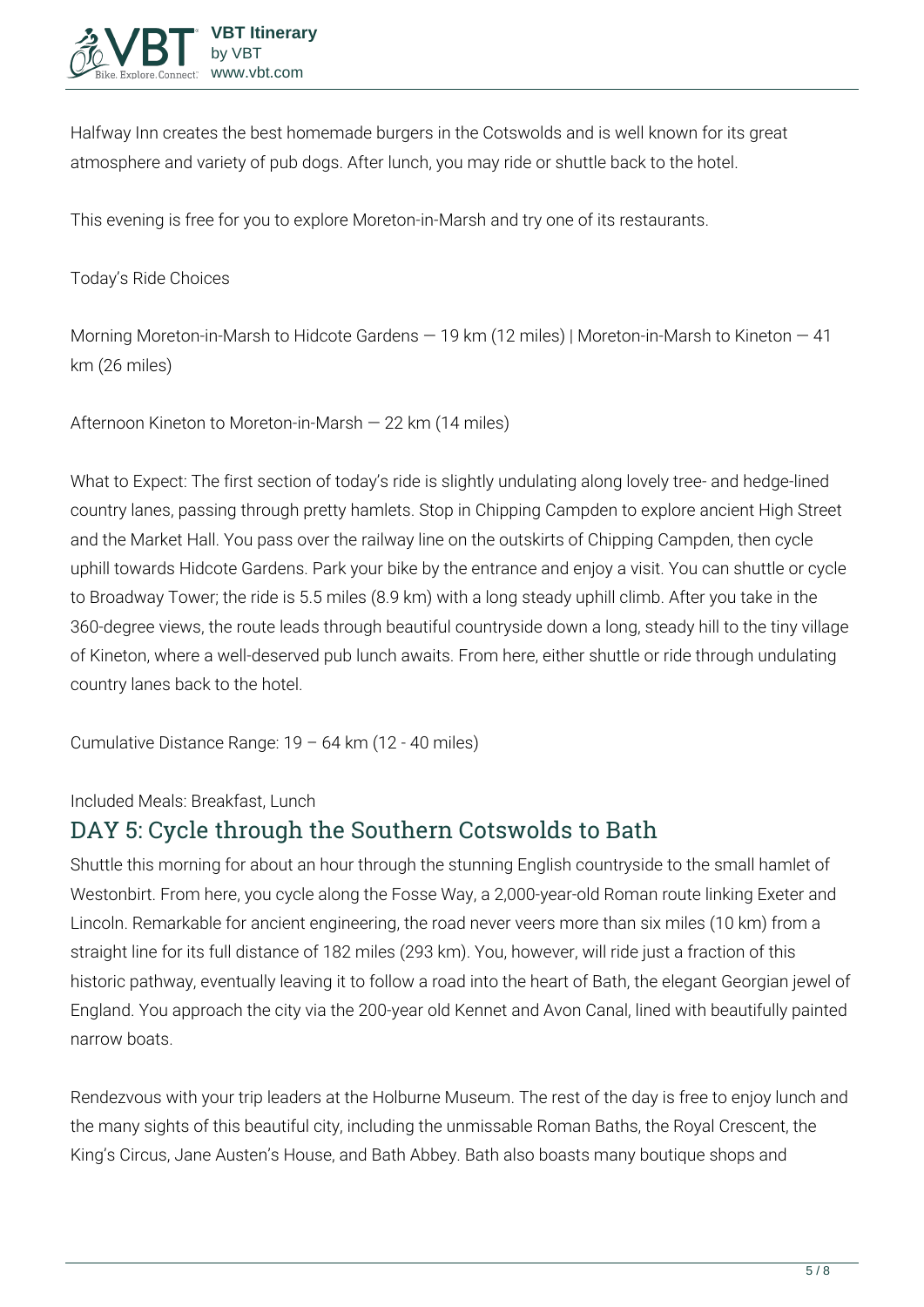

opportunities to join locals for English afternoon tea. Try one of the many local restaurants for dinner tonight.

**Today's Ride Choices**

**Morning** Westonbirt to Bath — 34 km (21 miles)

**What to Expect:** Today's route is relatively flat, with just three short uphill sections and a long downhill to join the canal. The route along the Fosse Way is very straight. Cycle along quiet lanes through beautiful countryside, a bit less sedate in feel to the northern Cotswolds but nonetheless beautiful. Upon reaching the canal, you follow a car-free towpath of compact gravel. Pass through one of the canal tunnels before arriving at the Holburne Museum. In keeping with local etiquette, please walk your bike through Sydney Gardens to the museum.

**Cumulative Distance Range:** 34 km (21 miles)

**Included Meals:** Breakfast

## **DAY 6: Bradford-on-Avon / Lacock / Bath**

This morning's ride leads out of Bath along the Kennet and Avon canal, over the magnificent Dundus and Avoncliff aqueducts which were built to traverse the valley in 1800. Follow the river valley to the old wool town of Bradford-on-Avon, where you might stop for an early coffee or tea at one of the many cafés. Shuttle to lunch from here or continue riding to Lacock as the Cotswold Hills and Mendip Hills mark your progress along the way.

Enjoy plentiful options for lunch in Lacock. A village wholly owned by the National Trust, it was recently featured in both the Downton Abbey and Harry Potter films. Complete with a 13th-century Abbey, the village will surely charm and delight historians and gastronomes alike. Take the return shuttle to Bath or continue riding through the countryside to rejoin the canal system leading into the city. This afternoon, there'll be free time to continue your exploration of Bath or just to relax and reflect on your week. This evening, recount your memorable journey over a festive farewell dinner.

**Today's Ride Choices**

**Morning** Bath to Bradford-on-Avon — 16 km (10 miles) | Bath to Lacock — 34 km (21 miles)

**Afternoon** Lacock to Bath — 27 km (17 miles)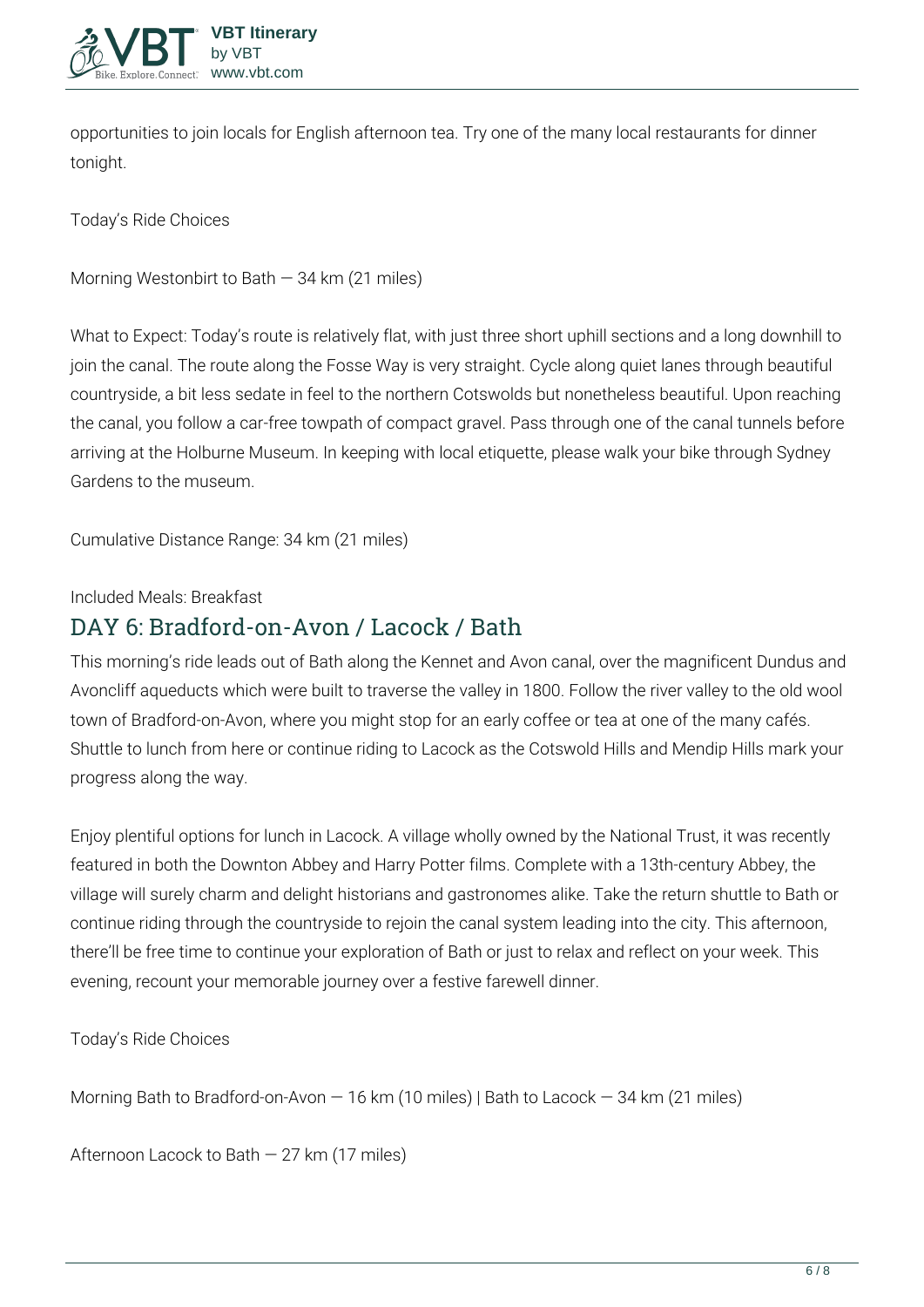

**What to Expect:** The beginning and end of today's ride features gentle terrain along the car-free canal system in and out of Bath. The remaining miles are more undulating and explore the scenic Cotswold countryside through small hamlets and historic villages. Enjoy the tranquility of this scenic region on your final cycling day. Again, please follow local etiquette and walk your bike through Sydney Gardens to the museum on your return to Bath.

**Cumulative Distance Range:** 16 – 61 km (10 - 38 miles)

**Included Meals:** Breakfast, Dinner

## **DAY 7: VBT Bicycling Vacation ends**

Your tour ends after an included breakfast today. The hotel will help arrange a taxi to the train station, where you can catch service to Paddington Station in London.

**Included Meals:** Breakfast

### **Accommodations** May vary depending on departure date.

#### The Lamb (Days: 1,2)

Situated on a tranquil side street in the historic market town of Burford, the Lamb Inn is a quiet retreat that evokes the charms of English country life. The 15th-century former weaver's cottage is steeped in the history of the wool-trading market town of Burford. Today, its warm touches—from an open log fire and a majestic grandfather clock to inviting sitting areas—offer a soothing welcome after a day of exploring the Cotswolds. And the restaurant, outdoor terrace, and cozy bar provide options for delicious dining. Please note that the Lamb Inn is not air conditioned.

### Manor House Hotel (Days: 3,4)

Located in the center of Moreton-in-Marsh, the 4-star Manor House Hotel is an idyllic country manor reminiscent of English nobility. The 16th-century house is the ultimate in sophistication, offering luxurious accommodations, a finely curated library with cozy armchairs, an award-winning restaurant, and stunning walled gardens. Many of its interiors were inspired by the natural beauty of the Cotswolds. Each room boasts its own historic charm and décor. Please note that the Manor House Hotel is not air conditioned.

### Francis Hotel (Days: 5,6)

Located in the heart of the historic city of Bath with views of Queen Square, the air-conditioned, Regency-